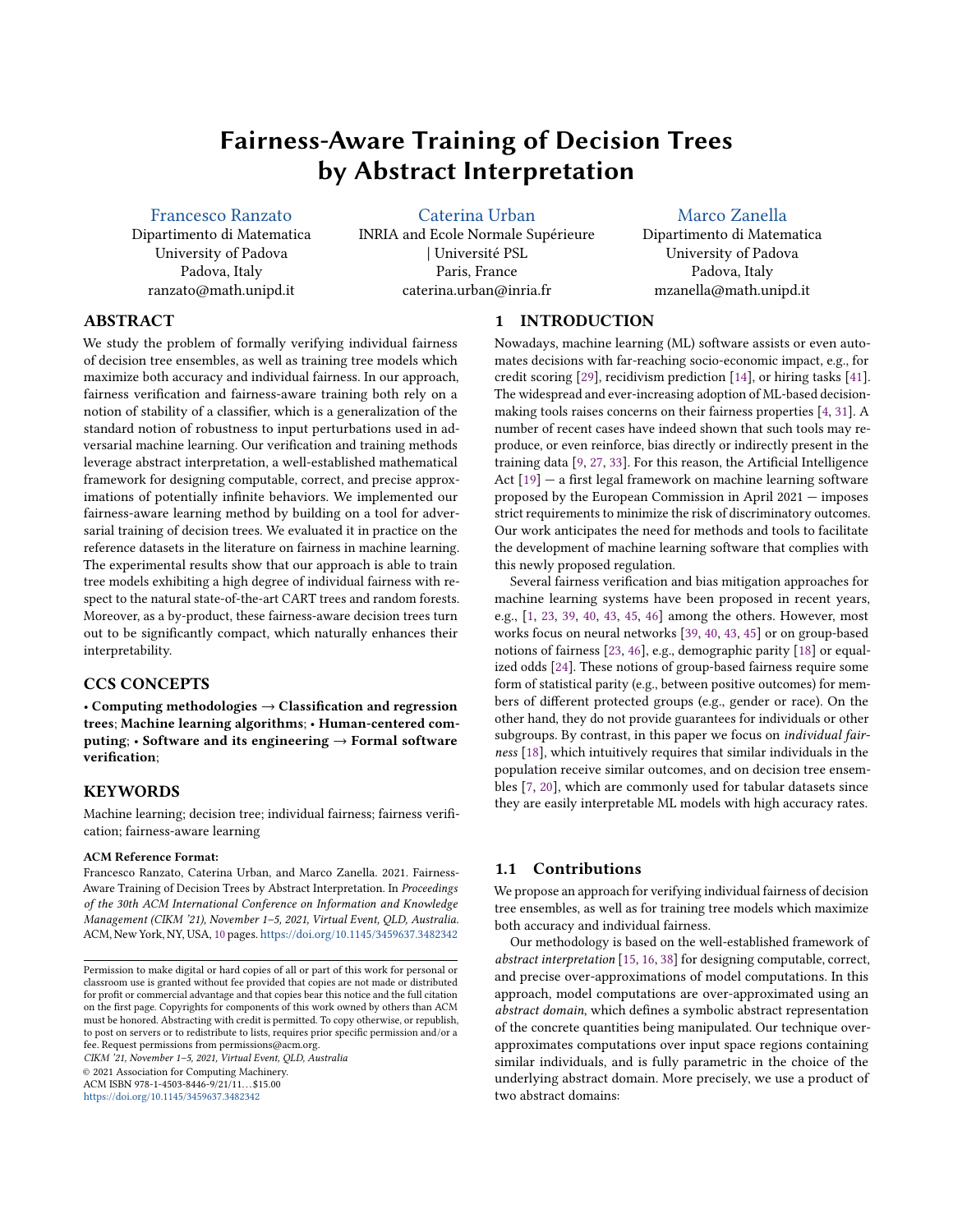- (a) the well-known numerical abstract domain of hyper-rectangles (also known as boxes or intervals) [\[16\]](#page-9-22), that represents exactly the standard notion of similarity between individuals based on the  $\ell_{\infty}$  distance metric, and does not lose precision for the univariate split rules of type  $x_i \leq k$ , with  $x_i$  feature and k threshold, the most common split rules used in decision trees;
- (b) a specific relational abstract domain which is able to represent precisely one-hot encoded categorical features, such as a feature *color*  $\in$  {*white, black*} which is one-hot encoded by  $color_{white}$ ,  $color_{black} \in \{0, 1\}$ .

Our Fairness-Aware Tree Training method, called FATT, is designed as an extension of Meta-Silvae [\[37\]](#page-9-24), a learning methodology for ensembles of decision trees based on a genetic training algorithm, which is able to train a decision tree for maximizing both its accuracy and its robustness to adversarial perturbations. Meta-Silvae in turn leverages a verification tool for robustness properties of decision trees based on abstract interpretation [\[36\]](#page-9-25). We demonstrate the effectiveness of our method FATT in training accurate and fair models on the standard datasets used in the literature on fairness in machine learning. Overall, the experimental results show that our fairness-aware tree models are on average between 35% and 45% more fair than naturally trained decision tree ensembles at an average cost of −3.6% of accuracy. Moreover, it turns out that our tree models are orders of magnitude more compact and thus naturally easier to interpret. Finally, we show how our fairnessaware models can be used as "hints" for setting the size and shape hyper-parameters (i.e., maximum tree depth and minimum number of samples per leaf) when training standard decision tree models. As a result, this hint-based strategy is capable to output models that are about 20% more fair and just about 1% less accurate than standard models.

## 1.2 Related Work

The most related work to ours is by Aghaei et al. [\[1\]](#page-9-10), Raff et al. [\[34\]](#page-9-26) and Ruoss et al. [\[40\]](#page-9-13).

By relying on the mixed-integer optimization learning approach by Bertsimas and Dunn [\[5\]](#page-9-27), Aghaei et al. [\[1\]](#page-9-10) put forward a framework for training fair decision trees for classification and regression. The experimental evaluation shows that this approach mitigates unfairness as modeled by their notions of disparate impact and disparate treatment at the cost of a significantly higher training computational cost. Their notion of disparate treatment is distancebased and thus akin to individual fairness with respect to the nearest individuals in a given dataset (e.g., the  $k$ -nearest individuals). In contrast, we consider individual fairness with respect to the nearest individuals in the input space, thus including individuals that are not necessarily part of a given dataset.

Raff et al. [\[34\]](#page-9-26) propose a regularization-based approach for training fair decision trees as well as fair random forests. They consider both group fairness as well as individual fairness with respect to the  $k$ -nearest individuals in a given dataset, similarly to Aghaei et al. [\[1\]](#page-9-10). In their experiments they use a subset of the datasets that we consider in our evaluation (i.e., the Adult, German, and Health datasets). Our fair models have higher accuracy than theirs (i.e., between 2% and 5.5%) for all but one of these datasets (Health dataset). Interestingly, their models (in particular those with worse

accuracy than ours) often have accuracy on par with a constant classifier due to the highly unbalanced label distribution of the datasets. Unfortunately, their tool does not appear to be available for further experimental comparison.

Finally, Ruoss et al. [\[40\]](#page-9-13) have proposed an approach for learning individually fair data representations and training neural networks (rather than decision tree ensembles as we do) that satisfy individual fairness with respect to a given similarity notion. We use the same notions of similarity in our experiments (cf. Section [6.1\)](#page-6-0).

More broadly, our work fits into the research ecosystem that is nowadays forming around the use of formal methods for the verification of machine learning software. We refer to Liu et al. [\[30\]](#page-9-28) and Urban et al. [\[44\]](#page-9-29) for recent surveys of this field.

The rest of the paper is organized as follows. In Section [2](#page-1-0) we recall some basic notions on decision tree ensembles and abstract interpretation, while Section [3](#page-2-0) provides our setting of individual fairness. In Section [4](#page-3-0) we describe our formal verification method of the individual fairness of tree ensembles, which is then exploited in Section [5](#page-4-0) by the fairness-aware tree training algorithm FATT. Section [6](#page-6-1) describes our implementation of FATT and the results of our experimental evaluation. Section [7](#page-7-0) concludes.

## <span id="page-1-0"></span>2 BACKGROUND

# <span id="page-1-2"></span>2.1 Classifiers

Given an input space  $X \subseteq \mathbb{R}^d$  of numerical vectors and a finite set of labels  $\mathcal{L} = \{y_1, \ldots, y_m\}$ , a *classifier*  $C: X \rightarrow \varphi_+(\mathcal{L})$ , where  $\varphi_+(\mathcal{L})$  is the set of all nonempty subsets of  $\mathcal{L}$ , associates at least one label to every input in  $X$ . A training algorithm takes as input a dataset  $D \subseteq X \times \mathcal{L}$  and outputs a classifier  $C_D : X \to \varphi_+(\mathcal{L})$ which optimizes a given objective function, e.g., the Gini index or the entropy-based information gain for decision trees.

Categorical features can be converted into numerical ones by one-hot encoding, where a single feature with  $k \geq 2$  possible distinct categories  $\{c_1, ..., c_k\}$  is replaced by k new binary features with numerical values in  $\{0, 1\}$ . Then, each value  $c_i$  of the original categorical feature is represented by a bit-value assignment to the new  $k$  binary features in which the  $j$ -th feature is set to 1 and the remaining  $k - 1$  binary features are set to 0.

Classifiers can be evaluated and compared through several metrics. A basic metric is accuracy on a test dataset: given a ground truth test dataset  $T \subseteq X \times \mathcal{L}$ , the accuracy of a classifier C on T is

$$
acc_T(C) \triangleq \frac{|\{(x, y) \in T \mid C(x) = \{y\}\}|}{|T|}
$$

.

According to a growing belief [\[22\]](#page-9-30), however, accuracy is not enough in machine learning, since robustness to adversarial inputs of a ML classifier may significantly affect its safety and generalization properties [\[12,](#page-9-31) [22\]](#page-9-30). Given an input perturbation modeled by a function  $P: X \to \varphi(X)$ , a classifier  $C: X \to \varphi_+(\mathcal{L})$  is stable [\[36\]](#page-9-25) on the perturbation attack  $P(x)$  of  $x \in X$  when C consistently assigns the same label(s) to every attack ranging in  $P(x)$ , i.e.,

<span id="page-1-1"></span>stable
$$
(C, x, P) \stackrel{\triangle}{\iff} \forall x' \in P(x): C(x') = C(x).
$$
 (1)

When the sample  $x \in X$  has a ground truth label  $y_x \in \mathcal{L}$ , robustness of C on x for attacks in  $P(x)$  boils down to stability, i.e. stable( $C, x, P$ ) holds, together with correct classification, i.e.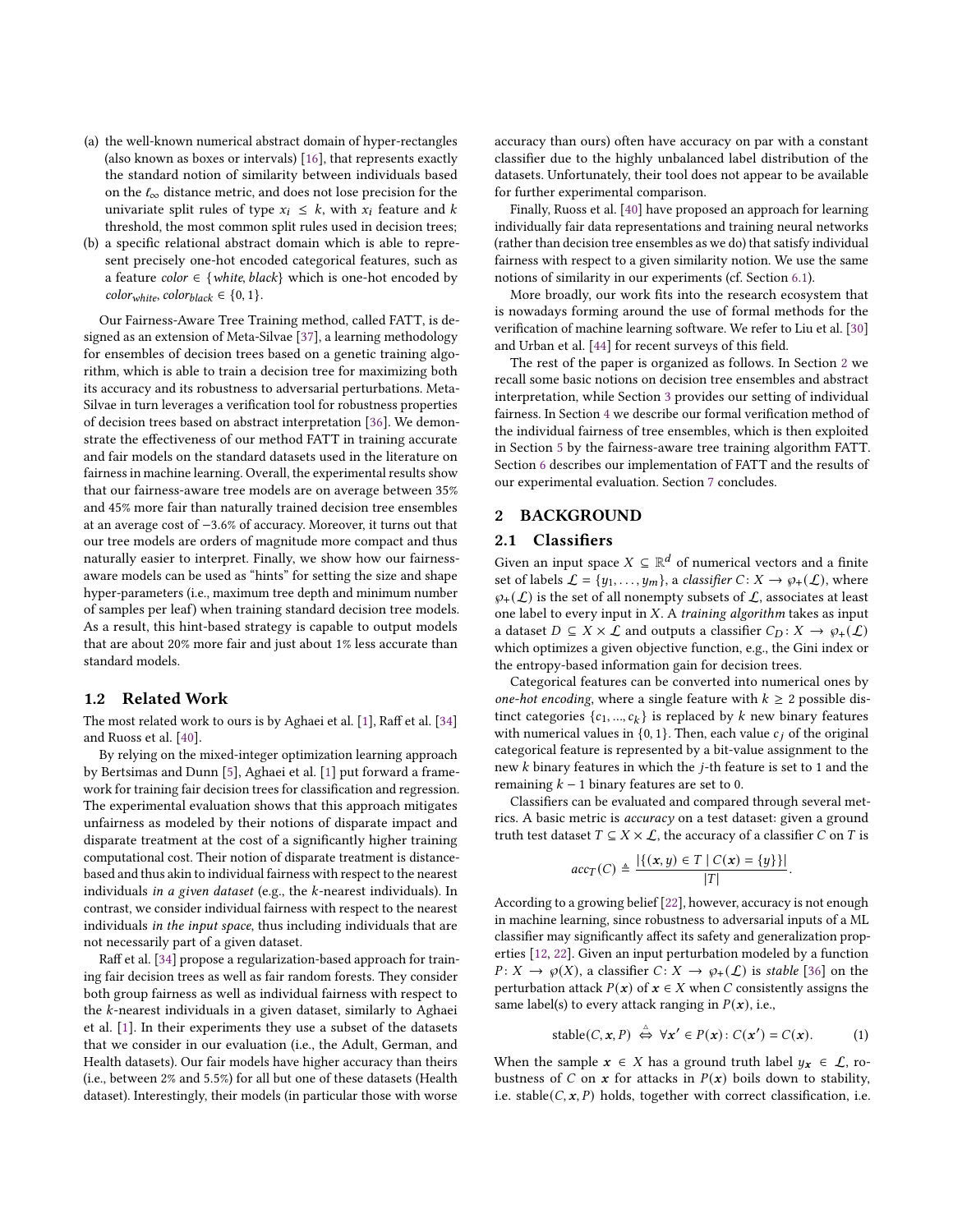$C(\boldsymbol{x}) = \{ y_{\boldsymbol{x}} \}$  holds. The most common example of perturbation is induced by the  $\ell_{\infty}$  norm such that  $||x||_{\infty} = \max\{x_1, ..., x_d\}$ , where a given input  $x \in X$  is perturbed by considering those vectors  $x' \in X$  such that the  $\ell_{\infty}$  norm of  $x - x'$  is less than or equal to a given threshold  $\tau \in \mathbb{R}_{\geq 0}$ , i.e., this perturbation is defined by  $P_{\infty}(x) \triangleq \{x' \in X \mid ||x - x'||_{\infty} \leq \tau\}.$ 

## 2.2 Decision Trees and Tree Ensembles

We consider standard decision tree classifiers commonly referred to as CARTs (Classification And Regression Trees) [\[8\]](#page-9-32). A decision tree  $t: X \to \varphi_+(\mathcal{L})$  is defined inductively. A base tree t is a single leaf  $\lambda$  storing a (normalized) frequency distribution of labels for the samples of the training dataset, hence  $\lambda \in [0,1]^{|\mathcal{L}|}$ , or, equivalently,  $\lambda\colon \mathcal{L}\to [0,1].$  Some algorithmic rule converts this frequency distribution into a set of labels, typically as  $\arg \max_{u \in \mathcal{L}} \lambda(u) \in \varphi_+(\mathcal{L}).$ A composite tree t is  $\Gamma(\text{split}, t_l, t_r)$ , where split:  $X \to \{ \text{tt}, \text{ff} \}$  is a Boolean split criterion for the internal parent node of its left and right subtrees  $t_l$  and  $t_r$ , respectively; thus, for all  $x \in X$ ,  $t(x)$  ≜ if *split(x)* then  $t_l(x)$  else  $t_r(x)$ . Although split rules can be of any type, most common decision trees employ univariate hard splits of type split( $x$ ) ≜  $x$ <sub>i</sub> ≤ k, for some feature  $i \in [1, d]$  and threshold  $k \in \mathbb{R}$ .

Tree ensembles, also known as forests, are sets of decision trees which together contribute to formulate a unique classification output. Training algorithms as well as methods for computing the final output label(s) vary among different tree ensemble models. Random forests (RFs) [\[7\]](#page-9-19) are a major instance of tree ensemble where each tree of the ensemble is trained independently from the other trees on a random subset of the features. Gradient boosted decision trees (GBDTs) [\[20\]](#page-9-20) represent a different training algorithm where an ensemble of trees is incrementally built by training each new tree on the basis of the data samples which are mis-classified by the previous trees. For RFs, the final classification output is typically obtained through a voting mechanism (e.g., majority voting), while GBDTs are usually trained for binary classification problems and use some binary reduction scheme, such as one-vs-all or one-vs-one, for multi-class classification.

#### 2.3 Abstract Interpretation Basics

A numerical abstract domain is a tuple  $\langle A, \sqsubseteq^A, \gamma^A \rangle$  where:  $\langle A, \sqsubseteq^A \rangle$ is at least a preordered set of abstract values and the concretization function  $\gamma^A : A \to \varphi(\mathbb{R}^d)$ , mapping abstract values to sets of numerical vectors, monotonically preserves the ordering relation  $\subseteq^A$ , that is,  $a_1 \subseteq^A a_2$  implies  $\gamma^A(a_1) \subseteq \gamma^A(a_2)$ . The intuition is that an abstract domain A defines a symbolic abstract representation of sets of vectors ranging in the concrete domain  $\wp(\mathbb{R}^d)$ . Known examples of numerical abstract domains used in machine learning verification include intervals, zonotopes, and octagons (see the survey [\[44\]](#page-9-29)).

Given a concrete k-ary operation on vectors  $f : (\mathbb{R}^d)^k \to \mathbb{R}^d$ , for some  $k \in \mathbb{N}$ , an abstract function  $f^A : A^k \to A$  is called a sound (or correct) (over-)approximation of f when, for all  $(a_1, ..., a_k) \in A^k$ ,  ${f(x_1, ..., x_k) \mid \forall i \, x_i \in \gamma^A(a_i)} \subseteq \gamma^A(f^A(a_1, ..., a_k))$  holds. When equality holds,  $f^A$  is defined to be *complete*. In words, this means that soundness holds when  $f^A(a_1, ..., a_k)$  never misses a concrete computation of f on some input  $(x_1, ..., x_k)$  which is abstractly

represented by  $(a_1, ..., a_k)$ , while completeness implies that each abstract computation  $f^{A}(a_1, ..., a_k)$  is precisely a symbolic abstract representation in  $A$  of the set of computations of  $f$  on all the concrete inputs that are abstractly represented by  $(a_1, ..., a_k)$ .

We will use the well-known abstract domain of not necessarily closed real d-dimensional hyper-rectangles  $HR_d$ , commonly called interval or box abstraction in abstract interpretation [\[15,](#page-9-21) [38\]](#page-9-23). For concrete vectors ranging in  $\mathbb{R}^d$ , the abstract values of  $\overrightarrow{HR}_d$  are -dimensional vectors of type

$$
h = \langle x_1 \in [l_1, u_1], \dots, x_d \in [l_d, u_d] \rangle \in \text{HR}_d
$$

where lower and upper bounds  $l_i, u_i \in \mathbb{R} \cup \{-\infty, +\infty\}$  with  $l_i \leq u_i$ . Thus, the concretization function is defined by  $\gamma^{\text{HR}_{d}}(h) \triangleq \{x \in$  $\mathbb{R}^d \mid \forall i. l_i \leq x_i \leq u_i$ . Let us recall that  $\langle HR_d, \sqsubseteq ^{HR_d} \rangle$  is a complete lattice for the componentwise ordering:  $\langle [l_1, u_1], ..., [l_d, u_d] \rangle \subseteq^{HR_d}$  $\langle [l_1', u_1'], ..., [l_d', u_d'] \rangle$  iff for all i,  $l_i' \leq l_i$  and  $u_i \leq u_i'$ . More on this abstract domain can be found, e.g., in [\[15,](#page-9-21) [38\]](#page-9-23).

## <span id="page-2-0"></span>3 INDIVIDUAL FAIRNESS

Dwork et al. [\[18,](#page-9-17) Section 1.1] define individual fairness as "the principle that two individuals who are similar with respect to a particular task should be classified similarly". They formalize this notion as a Lipschitz condition of the classifier, which requires that any two individuals  $x, y \in X$  whose distance is  $\delta(x, y) \in [0, 1]$ , are mapped to distributions  $D_x$  and  $D_y$ , respectively, such that the distance between  $D_x$  and  $D_y$  is at most  $\delta(x, y)$ . The intuition is that the output distributions for  $x$  and  $y$  are indistinguishable up to their distance. The distance metric  $\delta: X \times X \to \mathbb{R}_{\geq 0}$  is problem specific, and for their applications Dwork et al. [\[18,](#page-9-17) Section 2] study the total variation or relative  $\ell_{\infty}$  distances.

By following Dwork et al.'s standard definition [\[18,](#page-9-17) Section 2], we consider a classifier  $C: X \to \varphi_+(\mathcal{L})$  to be *fair* when C outputs the same set of labels for every pair of individuals  $x, y \in X$  which satisfy a similarity relation  $S \subseteq X \times X$  between input samples. Thus, *S* can be derived from any distance *δ* as  $(x, y) \in S \stackrel{\scriptscriptstyle\triangle}{\Leftrightarrow} \delta(x, y) \leq τ$ , where  $\tau \in \mathbb{R}$  is a threshold of similarity. In order to provide a fairness metric for a classifier  $C$ , we count how often  $C$  is fair on sets of similar individuals ranging into a test dataset  $T \subseteq X \times L$ :

$$
fair_{T,S}(C) \triangleq \frac{|\{(x,y) \in T \mid \text{fair}(C, x, S)\}|}{|T|}
$$
 (2)

where  $fair(C, x, S)$  is defined as follows:

Definition 3.1 (**Individual fairness**). A classifier  $C: X \rightarrow \varphi_+(\mathcal{L})$ is *fair* on an individual  $x \in X$  with respect to a similarity relation  $S \subseteq X \times X$ , denoted by fair $(C, x, S)$ , when

$$
\forall x' \in X \colon (x, x') \in S \Rightarrow C(x') = C(x). \Box
$$

Hence, fairness for a similarity relation  $S$  boils down to stability on the perturbation  $P_S(x) \triangleq \{x' \in X \mid (x, x') \in S\}$  (cf. Equation [\(1\)](#page-1-1) in Section [2.1\)](#page-1-2), namely, for all  $x \in X$ ,

<span id="page-2-1"></span>
$$
fair(C, x, S) \Leftrightarrow stable(C, x, P_S). \tag{3}
$$

Let us remark that fairness is orthogonal to accuracy since it does not depend on the correctness of the label assigned by the classifier, so that training algorithms that maximize accuracy-based metrics do not necessarily achieve fair models. Thus, this is also the case of a natural learning algorithm for CART trees and random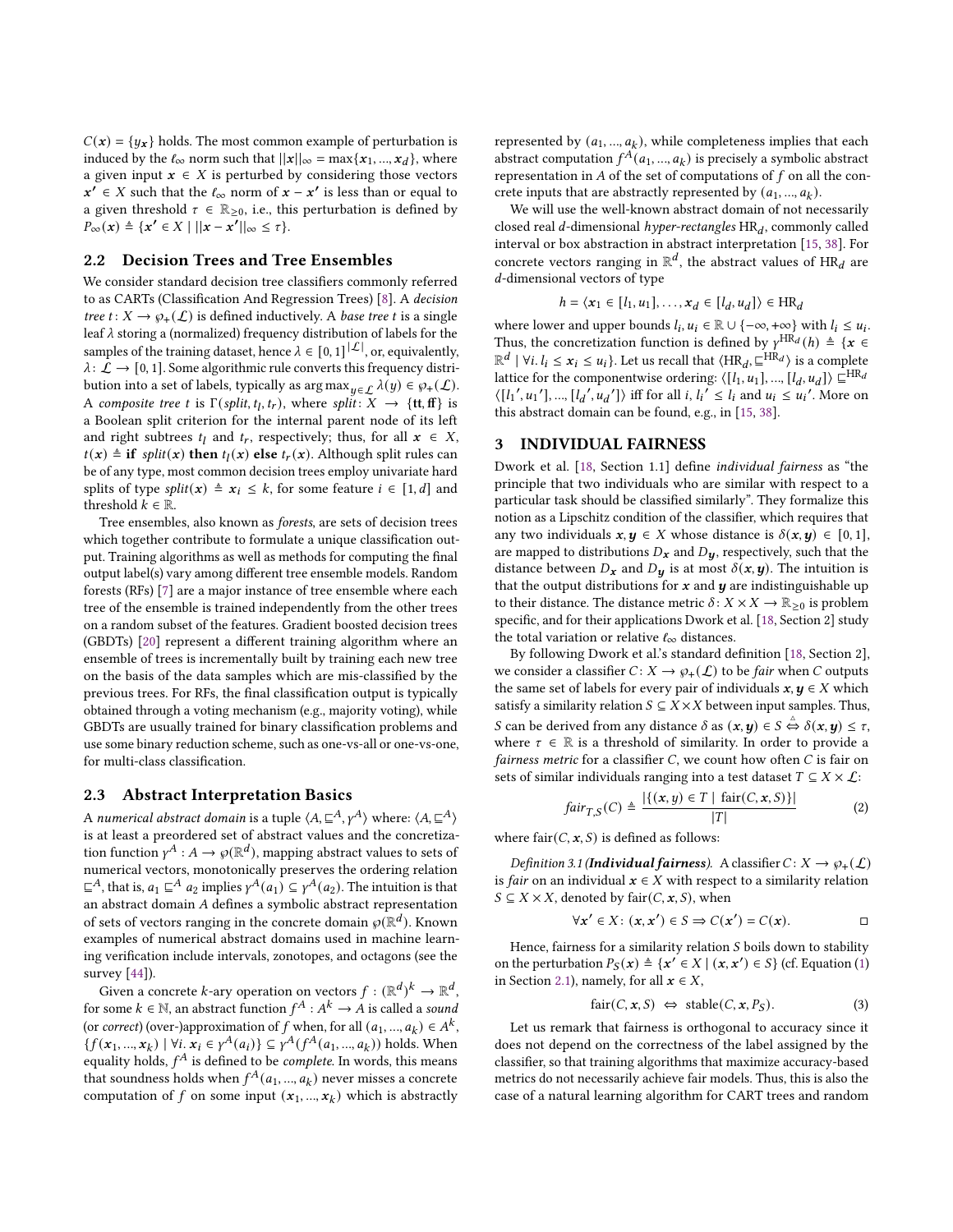forests, that locally optimizes split criteria by measuring entropy or Gini impurity, which are both indicators of the correct classification of training data.

It is also worth observing that fairness is anti-monotonic w.r.t. the logical implication of similarity relations, meaning that

<span id="page-3-5"></span>
$$
fair(C, x, S) \land S' \subseteq S \implies fair(C, x, S'). \tag{4}
$$

We will exploit this anti-monotonicity property, since it implies that, on one hand, fair classification is preserved for finer similarity relations and, on the other hand, fairness verification and fair training is more challenging for coarser similarity relations.

#### <span id="page-3-0"></span>4 VERIFYING INDIVIDUAL FAIRNESS

As individual fairness is equivalent to stability, we verify individual fairness of ensembles of decision trees by means of Silva [\[36\]](#page-9-25), an abstract interpretation-based algorithm for checking stability properties of decision tree ensembles.

## <span id="page-3-4"></span>4.1 Sound and Complete Verification

Silva performs a static analysis of an ensemble of decision trees leveraging an abstract domain  $A$  that approximates computations on real vectors. Each abstract value  $a \in A$  symbolically represents a set of real vectors  $\gamma^A(a) \in \wp(\mathbb{R}^d)$ . Then, Silva over-approximates an input region  $P(x) \in \mathcal{P}(\mathbb{R}^d)$  for an input vector  $x \in \mathbb{R}^d$  by an abstract value  $a \in A$  such that  $P(x) \subseteq \gamma^A(a)$ , and for each decision tree  $t$ , it computes an over-approximation of the set of leaves of t that can be reached from some vector in  $\gamma^A(a)$ . This is computed by collecting the constraints of all the split nodes in each root-leaf path of t, so that each leaf  $\lambda$  of t stores the minimum set of constraints  $C_{\lambda}$  that makes  $\lambda$  reachable from the root of t. The verification algorithm then checks whether this set of constraints  $C_{\lambda}$  can be satisfied by the input abstract value  $a \in A$ : this check  $a \models^? C_\lambda$  must be *sound*, meaning that if some input sample  $x \in X$ abstractly represented by a, i.e.  $x \in \gamma^A(a)$ , actually reaches the leaf  $\lambda$ , then  $a \models C_{\lambda}$  must necessarily hold. When  $a \models C_{\lambda}$  holds the leaf  $\lambda$  is marked as reachable from the abstract value  $a.$ 

Example 4.1 (Sound verification). Consider the scenario in Fig. [1](#page-3-1) where the set of split constraints for some leaf  $\lambda$  is  $C_{\lambda}$  = { $x_1$  ≤ 2, ¬( $x_1$  ≤ −1),  $x_2$  ≤ −1}, depicted in blue. An hyper-rectangle abstract value such as  $h = \langle x_1 \leq 0, x_2 \leq 0 \rangle \in HR_2$ , depicted in green, abstractly represents some points which satisfy all the constraints in  $C_{\lambda}$ , so that  $a \models C_{\lambda}$  must hold. On the other hand, for a relational abstract value such as the line  $a \equiv x_1 + x_2 = 4$ , depicted in red, we have that no point in the line satisfies  $C_{\lambda}$ , so that no sure information could be inferred from a merely sound check of  $a \models^? C_\lambda$ . □

This sound approach therefore provides an over-approximation of the set of leaves of  $t$  reachable from an abstract value  $a$  that allows us to compute a set of labels  $t^A(a) \in \wp_+(\mathcal{L})$  which is an over-approximation of the actual set of labels assigned by  $t$  to all the input vectors ranging in  $\gamma^A(a)$ , i.e.,

<span id="page-3-2"></span>
$$
\bigcup_{\mathbf{x}\in\gamma^{A}(a)}t(\mathbf{x})\subseteq t^{A}(a)\tag{5}
$$

holds. Thus, given a similarity relation  $S \subseteq X \times X$ , it turns out that for all  $x \in X$  and  $a \in A$ ,

$$
P_S(x) \subseteq \gamma^A(a) \ \wedge \ t^A(a) = t(x) \ \Rightarrow \ \text{fair}(t, x, S),
$$

<span id="page-3-1"></span>

Figure 1: An example of abstract check  $a\models^? C_\lambda$ 

meaning that we have a sound verification method for individual fairness of decision trees.

For the most common classification trees with hard univariate splits of type  $x_i \leq k$ , it turns out that the abstract domain  $HR_d$ guarantees that for each leaf constraint  $C_{\lambda}$  and hyper-rectangle  $h \in HR_d$ , the check  $h \models^? C_\lambda$  is sound and *complete*, meaning that

$$
h \models C_{\lambda} \Leftrightarrow \exists x \in \gamma(h)
$$
 reaching  $\lambda$ .

This noteworthy completeness property of the hyper-rectangle abstraction entails that the set of labels  $t^{HR}(h)$  computed by the analysis on  $HR_d$  coincides exactly with the set of classification labels computed by t for all the samples in  $\gamma^{HR_d}(h)$ , i.e., the set inclusion in Equation [\(5\)](#page-3-2) is strengthened to a set equality.

Thus, for the  $\ell_{\infty}$ -based similarity relation  $S^{\tau}_{\infty} \subseteq \mathbb{R}^d \times \mathbb{R}^d$  between individuals, for each input  $x \in \mathbb{R}^d$  there exists an hyper-rectangle  $h_{\mathbf{x}} \in \text{HR}_d$  such that  $S^{\tau}_{\infty}(\mathbf{x}) = \{ \mathbf{x'} \in X \mid ||\mathbf{x} - \mathbf{x'}||_{\infty} \leq \tau \}$  $\gamma^{\text{HR}_d}(h_x)$  holds and, in turn, we have that

<span id="page-3-3"></span>
$$
t^{\text{HR}}(h_{\mathbf{x}}) = t(\mathbf{x}) \iff \text{fair}(t, \mathbf{x}, S_{\infty}^{\tau}). \tag{6}
$$

Hence, we devised a complete verification method for individual fairness with respect to  $\ell_{\infty}$ -based similarity.

Verification of Forests. In order to analyse a forest  $F$  of trees, Silva reduces the whole forest to a single tree  $t_F$ , by stacking every tree  $t \in F$  on top of each other, i.e., each leaf becomes the root of the next tree in  $F$ , where the ordering of this stacking operation does not affect the output of a forest verification. Then, each leaf  $\lambda$  of this stacked single tree  $t_F$  collects all the constraints of the leaves of trees in the path from the root of  $t_F$  to  $\lambda$ . An example is shown in Fig. [2,](#page-4-1) where the trees  $t_1$ ,  $t_2$ ,  $t_3$  are combined into a single tree, emphasizing how the leaves of the original trees  $t_i$  become internal nodes in this stacked tree  $t_F$ , while their sets of constraints are collected and stored in the new leaves of  $t_F$ .

Since the stacked tree  $t_F$  suffers from a combinatorial explosion of the number of leaves, Silva deploys a number of optimisation strategies for performing its abstract interpretation. The most relevant ones include a best-first search algorithm to look for a pair of input samples in  $\gamma^A(a)$  which are differently labeled. If one such pair  $x, x' \in \gamma^A(a)$  can be found then unfairness of the forest F in classifying  $x$  and  $x'$  is proved and the analysis is terminated, otherwise fairness holds. A further optimisation consists in combining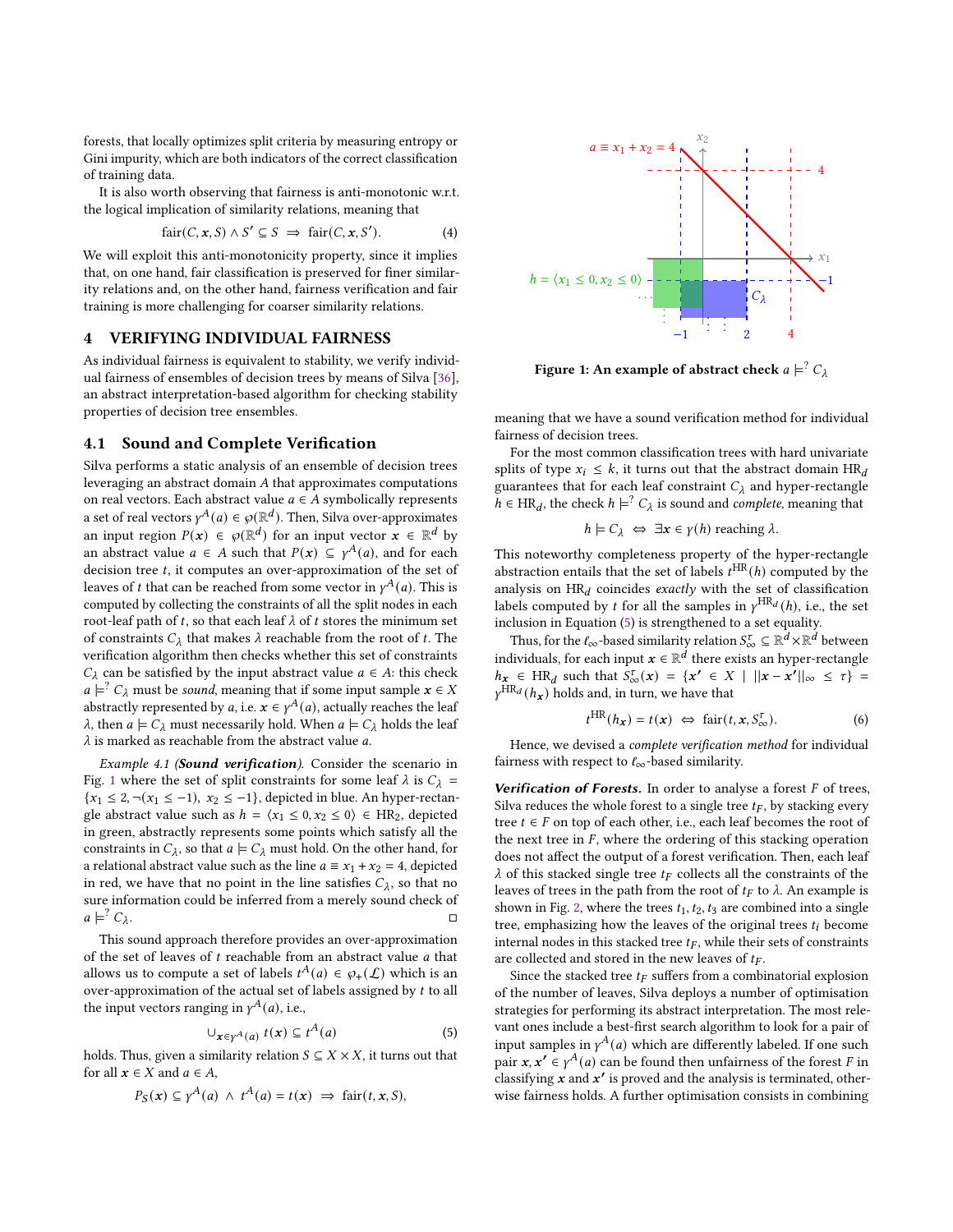<span id="page-4-1"></span>

Figure 2: An example of forest to single tree reduction

sound analyses with complete ones. While exploring an internal node  $n$ , a fast sound but possibly incomplete analysis of  $t_F$  is used to estimate a superset of the leaves of  $t_F$  reachable from *n*, which, in turn, allows us to compute a superset of the output labels. If such superset consists of a single label, then every leaf reachable from *n* necessarily yields that same label, and the rest of the visit of the subtree rooted in  $n$  can be safely omitted; otherwise, that information provided by the node  $n$  is nonetheless used to refine the analysis of  $t_F$ . We refer to [\[36\]](#page-9-25) for further details on Silva.

#### <span id="page-4-3"></span>4.2 Verification with One-Hot Enconding

As described above by the equivalence [\(6\)](#page-3-3), when the similarity relation is defined by the  $\ell_{\infty}$  norm and the abstract domain of hyper-rectangles  $\text{HR}_d$  is used, our verification method for individual fairness turns out to be complete. However, completeness does not hold for classification problems involving categorical features, as shown by the following simple example.

Example 4.2 (Incompleteness of one-hot encoding). The following diagram depicts a toy forest  $F$  consisting of two trees  $t_1$  and  $t_2$ , where left/right branches are followed when the split condition is false/true.

$$
color_{white} \leq 0.5 \qquad color_{black} \leq 0.5
$$
  

$$
t_1 \qquad \qquad / \qquad \qquad / \qquad \qquad t_2
$$
  

$$
\{ \ell_1 \} \qquad \{ \ell_2 \} \qquad \{ \ell_2 \} \qquad \{ \ell_1 \}
$$

Here, a categorical feature *color*  $\in$  {*white, black*} is one-hot encoded by *color<sub>white</sub>*, *color<sub>black</sub>*  $\in \{0, 1\}$ . Since colors are mutually exclusive, every white individual in the input space, i.e., a vector  $\langle color_{white} = 1, color_{black} = 0 \rangle$ , will be labeled  $\ell_1$  by both trees  $t_1$  and  $t_2$ . Our fairness verification method on the input  $\ell_{\infty}$ -based similarity relation  $\langle color_{white} \in [0,1], color_{black} \in [0,1] \rangle = [0,1] \times [0,1],$ which is an hyper-rectangle, infers that the forest  $F$  is unfair on the individual  $in = \langle color_{white} = 1, color_{black} = 0 \rangle$  because there exists an input sample  $cex \in [0, 1] \times [0, 1]$  such that  $F(cex) = \{ \ell_1, \ell_2 \} \neq$  $\{\ell_1\} = F(in)$ . This is due to the counterexample  $cex = \langle 0, 0 \rangle \in$  $[0, 1]^2$  which is therefore similar to *in*, although it does not represent any actual individual in the input space. Indeed,  $t_1(cex) = \{t_2\}$ and  $t_2(cex) = \{ \ell_1 \}$ , so that, by a majority voting,  $F(cex) = \{ \ell_1, \ell_2 \}$ , thus making  $F$  unfair on in, i.e., unfair on white individuals.  $□$ 

To overcome this issue with one-hot encoding, we use a refined abstract domain which is designed as *reduced product*<sup>[1](#page-4-2)</sup> of the underlying main abstract domain, in our case the hyper-rectangle abstraction  $HR_d$ , with a relational abstract domain that keeps track of the relationships among the multiple binary features introduced by one-hot encoding categorical features. More formally, this relational abstract domain maintains the following two additional constraints on the *k* features  $x_1^c$ , ...,  $x_k^c$  introduced by one-hot encoding a categorical variable  $x^c$  with  $\stackrel{\kappa}{k}$  distinct values:

- (a) the possible values for each  $x_i^c$  are restricted to the discrete set  ${0, 1}$  (rather than ranging in the continuous interval  $[0, 1]$ );
- (b) the sum of all the  $x_i^c$ 's must satisfy the relational constraint  $\sum_{i=1}^k x_i^c = 1.$

Therefore, these conditions (a)-(b) guarantee that any abstract value for  $x_1^c, ..., x_k^c$  represents precisely a feasible category for  $x^c$ . This abstract domain for a categorical variable  $x$  with  $k$  distinct values is denoted by  $OH_k(x)$ . In the example above, any hyperrectangle  $\langle color_{white} \in [0,1], color_{black} \in [0,1] \rangle$  is reduced by OH<sub>2</sub>(color), so that just two different abstract values  $\langle color_{white} =$ 0,  $color_{black} = 1$  and  $\langle color_{white} = 1, color_{black} = 0 \rangle$  are allowed.

Summing up, we employed a reduced hyper-rectangle abstract domain, denoted by HR $_d$  ⊗ OH, whose generic abstract value for data vectors consisting of d numerical variables  $x^j \in \mathbb{R}$  and m categorical variables  $c^{\vec{j}}$  with  $k_i \in \mathbb{N}$  distinct categories is:

$$
\langle x^j \in [l_j, u_j] \rangle_{j=1}^d \times \langle c_i^j \in \{0, 1\} \mid \sum_{i=1}^{k_j} c_i^j = 1 \rangle_{j=1}^m \in \text{HR}_d \otimes \text{OH},
$$
  
where  $l_j, u_j \in \mathbb{R} \cup \{-\infty, +\infty\}$  and  $l_j \le u_j$ .

## <span id="page-4-0"></span>5 FAIRNESS-AWARE TRAINING OF TREES

Several algorithms for training robust decision trees and ensembles thereof have been put forward in the literature [\[2,](#page-9-33) [10,](#page-9-34) [11,](#page-9-35) [13,](#page-9-36) [26,](#page-9-37) [37\]](#page-9-24). These algorithms encode the robustness of a tree classifier as a loss function which is minimized either by exact methods such as MILP or by suboptimal heuristics such as genetic algorithms.

The robust learning algorithm Meta-Silvae, introduced in [\[37\]](#page-9-24), aims at maximizing a tunable weighted linear combination of accuracy and stability metrics, therefore, thanks to the equivalence [\(3\)](#page-2-1),

<span id="page-4-2"></span><sup>&</sup>lt;sup>1</sup>Readers can find more details on reduced products of abstract domains, e.g., in [\[15\]](#page-9-21).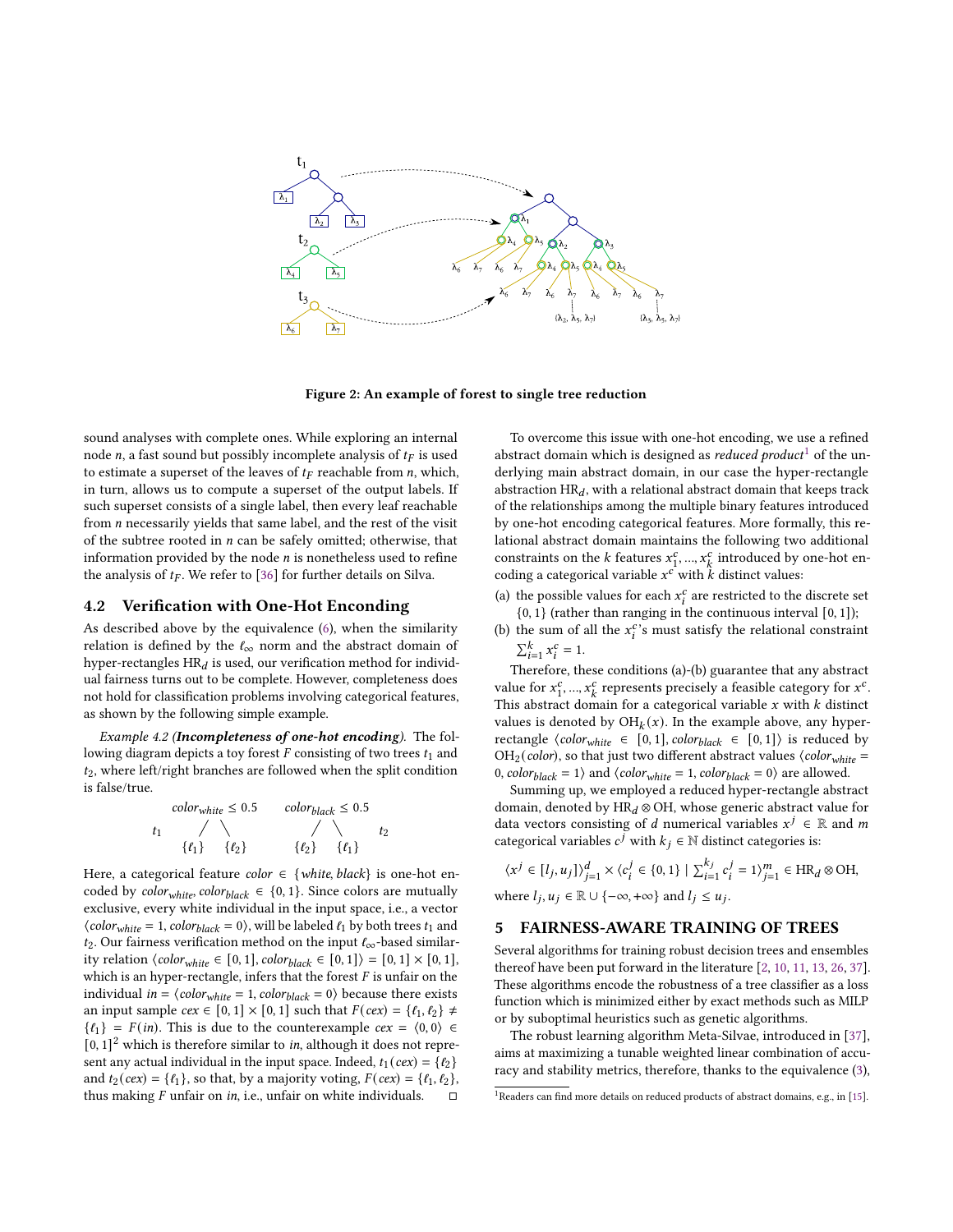instantiating to a combination of accuracy and individual fairness for our purposes. Meta-Silvae relies on a genetic algorithm for evolving a population of decision trees  $t$  which are ranked by their accuracy  $acc_D(t)$  and individual fairness  $fair_{D,S}(t)$  w.r.t. a training dataset D, where the individual fairness metric  $fair_{D,S}(t)$  for a similarity relation  $S$  is computed by the verification method described in Section [4.1.](#page-3-4) At the end of the genetic evolution, the best tree (or best trees are) is returned. It turns out that Meta-Silvae typically outputs significantly compact models and often achieves high accuracy and fairness already with a single decision tree rather than a forest of them. Thus, the instantiation of Meta-Silvae to the reduced product abstract domain HR $_d$  ⊗ OH described in Section [4.2](#page-4-3) provides a learning algorithm for ensembles of decision trees, called FATT, that enhances their individual fairness.

More specifically, the objective function  $\varphi$  of FATT, for learning fair decision trees, is given by a weighted sum of the accuracy and individual fairness scores over the training dataset  $D$ , i.e.,

<span id="page-5-1"></span>
$$
\varphi_D(t) \triangleq w_a acc_D(t) + w_f fair_{D,S}(t). \tag{7}
$$

We use  $w_a = 0.9$  and  $w_f = 0.1$  for all our experiments (presented in the next section).

While standard learning algorithms for tree ensembles require tuning a number of hyper-parameters, such as maximum depth of trees, minimum amount of information on leaves and maximum number of trees, FATT is able to infer them automatically, so that the customary tuning process is not needed. Instead, some standard parameters are required by the underlying genetic algorithm, notably, the size of the evolving population, the maximum number of evolving iterations, the selection of crossover and mutation functions [\[25,](#page-9-38) [42\]](#page-9-39). It should be remarked that, given an objective function, the genetic algorithm of FATT converges to an optimal (or suboptimal) solution regardless of the chosen parameters of the genetic algorithm, which just affect the rate of convergence and therefore should be chosen for tuning its convergence speed only.

Crossover and mutation functions are the two main features of the genetic algorithm of FATT. The crossover function combines two parent trees  $t_1$  and  $t_2$  of the current evolving population by randomly substituting a subtree of  $t_1$  with a subtree of  $t_2$ . After a crossover operation, two types of mutation strategies are available: grow-only, which only allows trees to grow, and grow-and-prune, which also allows pruning the mutated trees. We just sketch an example of crossover and mutation functions and refer to [\[37\]](#page-9-24) for a detailed definition.

Example 5.1 (Crossover and mutation). Fig. [3](#page-5-0) depicts a simple example of crossover, where every node is represented by a tuple  $(i, k, R)$ , with *i*, *k* denoting a split  $x_i \leq k$  (therefore not relevant for leaves), while  $R \subseteq X$  represents the subset of samples in the training set reaching that node. The crossover tree  $t_{cross}$  is built by selecting the subtree  $s_1$  of  $t_1$  given by the leaf  $(\_, R_1)$  only, the subtree  $s_2$  of  $t_2$  rooted at node (2, 1,  $R_5$ ), and by replacing  $s_1$  with  $s_2$  in  $t_1$ . Selection of both subtrees can be fully random, or relies on some mixed heuristic/stochastic criteria, for example by replacing a poorly performing subtree with a better one from another tree, where subtrees are stochastically selected with a probability proportional to their Gini impurity. While the split constraints  $x_i \leq k$  are directly copied from the donor tree, the set R of reaching

<span id="page-5-0"></span>

Figure 3: Example of crossover and mutation

samples may well be different, and must therefore be recomputed. After a crossover operation, it may happen that the set of reachable samples  $R$  of some node  $n$  of  $t_{cross}$  becomes empty, thus making  $n$  unreachable. In this case, the tree is pruned by removing these unreachable nodes and by replacing their parents with the siblings. In Fig. [3,](#page-5-0)  $t_{cross}^{prune}$  is the result of pruning the leaf (\_, \_, R<sub>3</sub> =  $\emptyset$ ) of  $t_{cross.}$ 

Fig. [3](#page-5-0) also depicts two mutations of  $t^{prune}_{cross}$ :  $t_{mute_1}$  is obtained from  $t^{prime}_{cross}$  by expanding the leaf (  $\Box$   $\Box$   $R_9$ ), while  $t_{mute_2}$  prunes the subtree rooted at  $(2, 1, R_1)$ . In both cases, the leaf to grow or the subtree to prune can be selected randomly or stochastically with a probability proportional to Gini impurity. □

FATT. Let us recall that the standard learning method for CART trees [\[8\]](#page-9-32) is a greedy algorithm which incrementally builds a decision tree by locally computing new split nodes or new leaves, where a new split  $x_i \leq k$  is inferred by testing every possible combination of  $i$  and  $k$  in order to locally minimize a Gini impurity or entropy index. It is also worth recalling that while this greedy learning approach yields trees which are very accurate on the training set, it often leads to overfitting, a well-known phenomenon with decision trees [\[6\]](#page-9-40).

FATT relies on an objective function that takes into account both accuracy and individual fairness, cf. Equation [\(7\)](#page-5-1). Thus, in FATT the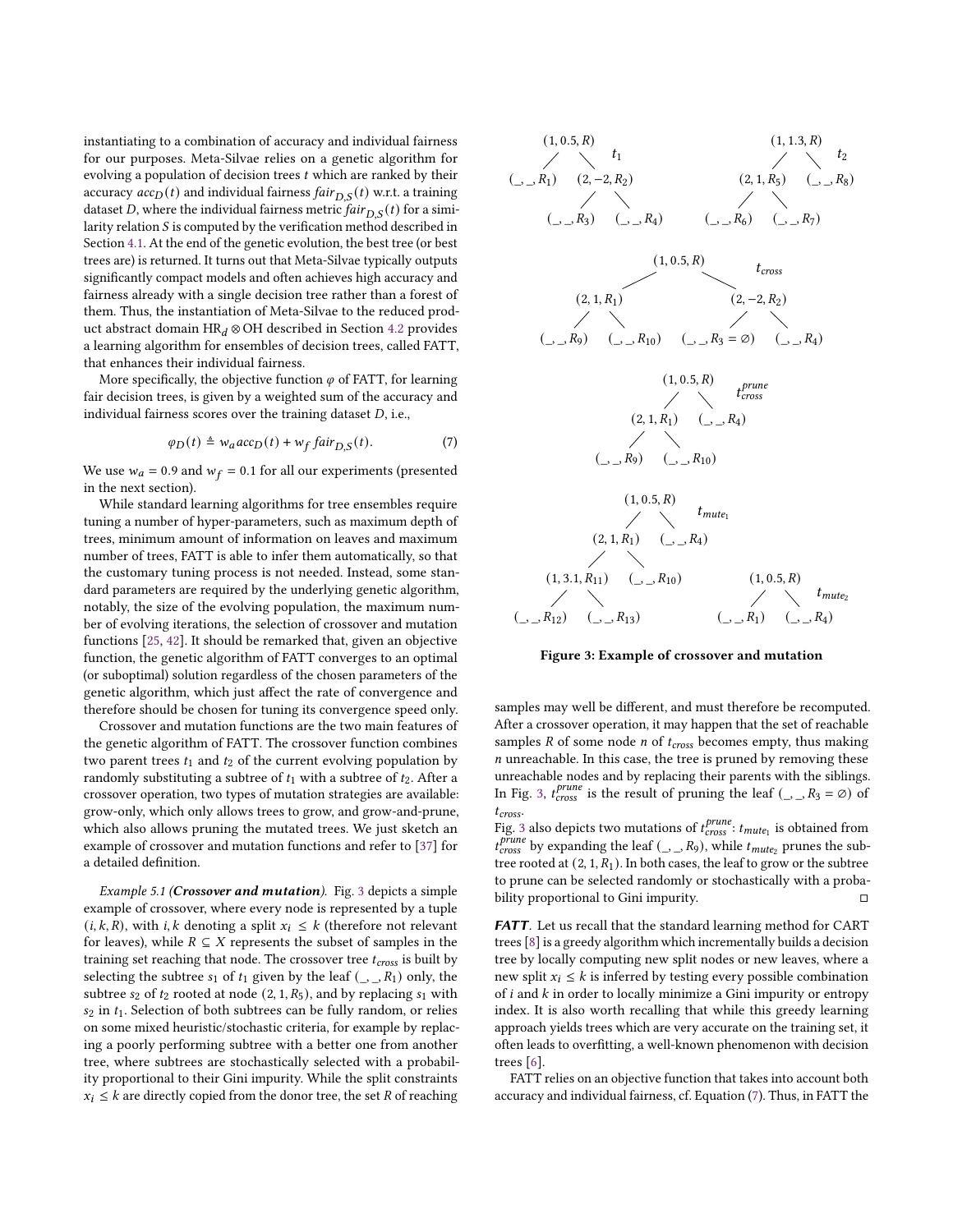selection of a candidate split relies on an individual fairness index *fair*<sub>D S</sub>(*t*) computed by the verifier described in Section [4.1](#page-3-4) on the whole corresponding candidate tree  $t$ . This learning process is inherently not incremental and consequently could be computationally burdensome. Such a computational cost is alleviated by introducing a search aggressiveness parameter which sets up a bound on the number of new split candidates to consider or a timeout mechanism. It turns out that this optimization is effective in reducing the computational burden without sacrificing the overall generalization, because the evaluation of split candidates which are ruled out is simply delayed to later iterations of the evolutionary process.

Our fair learning method FATT uses the following basic parameters for the underlying genetic algorithm Meta-Silvae: the population size is kept fixed to 32, as our experimental evaluation showed that this provides an effective balance between achieved individual fairness and training time; the standard roulette wheel algorithm [\[32\]](#page-9-41) is employed as selection function (which is proportional to the objective function  $\varphi$ ); the number of iterations of the evolutionary process is typically dataset-specific and can be estimated by running a preliminary analysis of the convergence speed, for instance by stopping after a given number of iterations with no improvement.

## <span id="page-6-1"></span>6 EXPERIMENTAL EVALUATION

We consider the main standard datasets used in the fairness literature [\[31\]](#page-9-5) and we preprocess them by following the steps of Ruoss et al. [\[40,](#page-9-13) Section 5] for their experiments on individual fairness for deep neural networks: (1) standardize numerical attributes to zero mean and unit variance; (2) one-hot encoding of all categorical features; (3) drop rows/columns containing missing values; (4) split into train and test set. These datasets concern binary classification tasks, although our fair learning algorithm naturally extends to multiclass classification with no specific effort. The source code of FATT as well as all the datasets and preprocessing pipelines are publicly available on GitHub [\[35\]](#page-9-42).

- Adult. The Adult income dataset [\[17\]](#page-9-43) is extracted from the 1994 US Census database. Every sample assigns a yearly income (below or above 50K US\$) to an individual based on personal attributes such as gender, race, and occupation.
- Compas. The COMPAS dataset contains data collected on the use of the COMPAS risk assessment tool in Broward County, Florida [\[3\]](#page-9-44). Each sample predicts the risk of recidivism for individuals based on personal attributes and criminal history.
- Crime. The Communities and Crime dataset [\[17\]](#page-9-43) contains socio-economic, law enforcement, and crime data for communities within the US. Each sample indicates whether a community is above or below the median number of violent crimes per population.
- German. The German Credit dataset [\[17\]](#page-9-43) contains samples assigning a good or bad credit score to individuals.
- Health. The heritage Health dataset [\(https://www.kaggle.com/](https://www.kaggle.com/c/hhp) [c/hhp\)](https://www.kaggle.com/c/hhp) contains physician records and insurance claims. Each sample predicts the ten-year mortality (above or below the median Charlson index) for a patient.

| The following table displays size and distribution of positive |  |  |  |
|----------------------------------------------------------------|--|--|--|
| samples for these datasets.                                    |  |  |  |

| <b>Dataset</b> | #features |             | <b>Training Set</b> | <b>Test Set</b> |          |  |
|----------------|-----------|-------------|---------------------|-----------------|----------|--|
|                |           | <b>Size</b> | Positive            | <b>Size</b>     | Positive |  |
| Adult          | 103       | 30162       | 24.9%               | 15060           | 24.6%    |  |
| Compas         | 371       | 4222        | 53.3%               | 1056            | 55.6%    |  |
| Crime          | 147       | 1595        | 50.0%               | 399             | 49.6%    |  |
| German         | 56        | 800         | 69.8%               | 200             | 71.0%    |  |
| Health         | 110       | 174732      | 68.1%               | 43683           | 68.0%    |  |

As noticed by Ruoss et al. [\[40\]](#page-9-13), some datasets exhibit a highly unbalanced label distribution. For example, for the Adult dataset, a constant classifier  $C(x) = 1$  would achieve 75.4% test set accuracy and 100% individual fairness with respect to any similarity relation. Hence, we follow [\[40\]](#page-9-13) and we additionally evaluate and report the balanced accuracy of our FATT classifiers, i.e.,

$$
0.5 \left(\frac{truePositive}{truePositive + falseNegative} + \frac{trueNegative + falsePositive}{trueNegative + falsePositive})\right)
$$

#### <span id="page-6-0"></span>6.1 Similarity Relations

Following Ruoss et al. [\[40,](#page-9-13) Section 5.1], we consider four different types of similarity relations. In the following, let  $I \subseteq \mathbb{N}$  denote the set of indexes of features of an individual after one-hot encoding.

- **NOISE:** Two individuals  $x, y \in X$  are similar when a subset of their (standardized) numerical features indexed by a given subset  $I' \subseteq I$  differs less than a given threshold  $\tau \geq 0$ , while all the other features are unchanged:  $(x, y) \in S_{noise}$  iff  $|x_i - y_i| \leq \tau$  for all  $i \in I'$ , and  $x_i = y_i$  for all  $i \in I \setminus I'$ . For our experiments, we consider  $\tau = 0.3$  in the standardized input space, e.g., for Adult two individuals are similar if their age difference is at most 3.95 years.
- car: Two individuals are similar if they are identical except for one or more categorical sensitive attributes indexed by  $I' \subseteq I: (\mathbf{x}, \mathbf{y}) \in S_{cat}$  iff  $\mathbf{x}_i = \mathbf{y}_i$  for all  $i \in I \setminus I'$ . For Adult and German, we select the gender attribute. For Compas, we identify race as sensitive attribute. For Crime, we consider two individuals similar regardless of their state. Lastly, for Health, neither gender nor age group should affect the final prediction.
- noise-cat: Given noise and categorical similarity relations *Snoise* and *Scat*, their union *Snoise-cat* ≜ *Snoise* ∪ *Scat* models a relation where two individuals are similar when some of their numerical attributes differ up to a given threshold while the other attributes are equal except some categorical features.
- conditional-attribute: Here, similarity is a disjunction of two mutually exclusive cases. Consider a numerical attribute  $x_i$ , a threshold  $\tau \geq 0$  and two noise similarities  $S_{n_1}, S_{n_2}$ . Two individuals are defined to be similar if either their *i*-th attributes are similar for  $S_{n_1}$  and are bounded by  $\tau$  or these attributes are above  $\tau$  and similar for  $S_{n_2}$ :  $S_{cond} \triangleq \{ (x, y) \in S_{n_1} \mid x_i \leq \tau, y_i \leq \tau \} \cup \{ (x, y) \in S_{n_2} \mid x_i > \tau \}$  $\tau$ ,  $\mathbf{y}_i > \tau$ . For Adult, we consider the median age as threshold  $\tau = 37$ , and two noise similarities based on age with thresholds 0.2 and 0.4, which correspond to age differences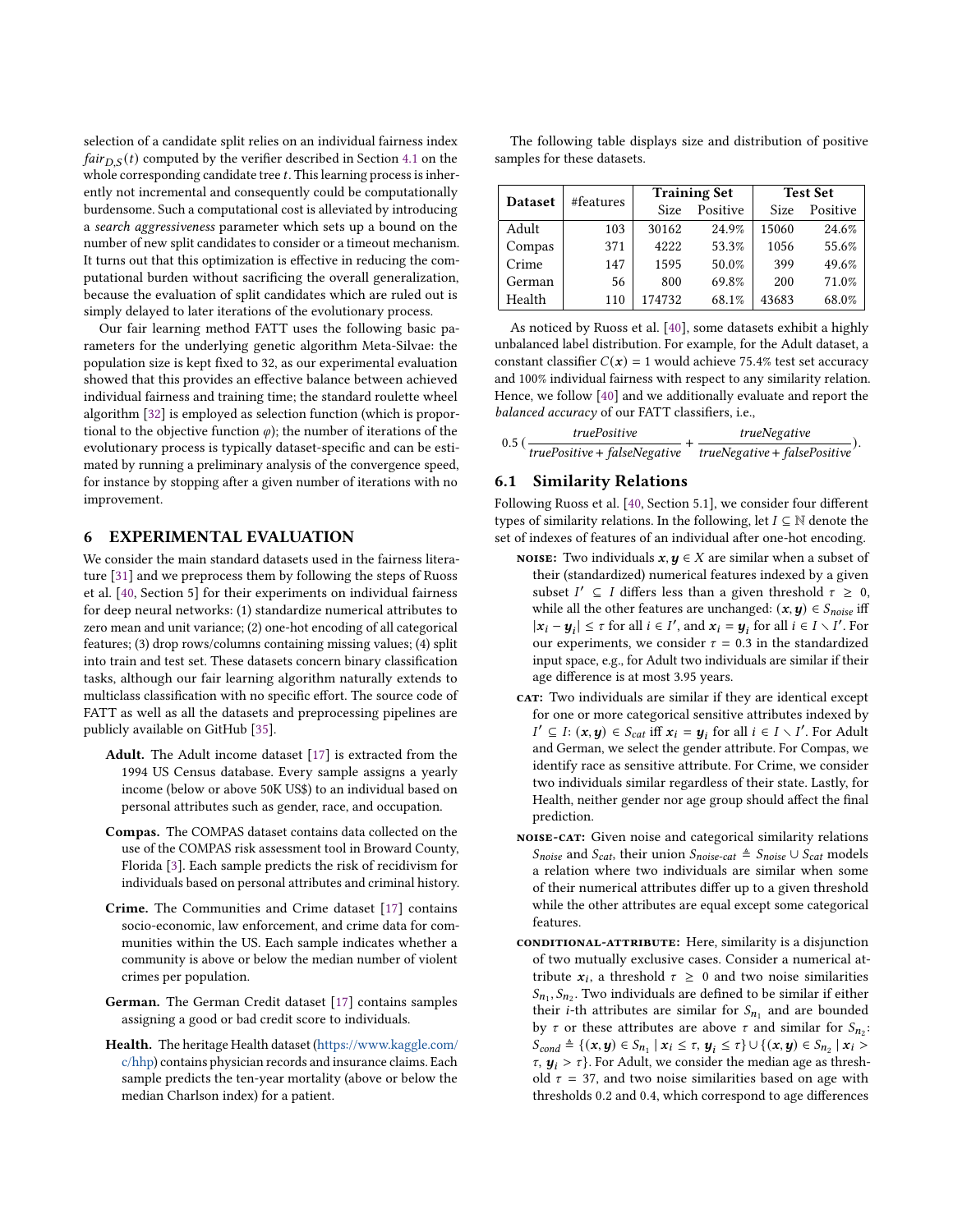of 2.63 and 5.26 years, respectively. For German, we also consider the median age  $\tau = 33$  and the same noise similarities on age, that correspond to age differences of 0.24 and 0.47 years.

It is worth remarking that our fairness-aware learning algorithm is not limited to support these similarity relations. Further domainspecific similarities can be defined and handled by our approach by simply instantiating the underlying fairness verifier with a suitable over-approximating abstract domain  $A$  to retain a sound verification. Moreover, if the similarity relation can be precisely represented in , completeness is preserved as well.

#### 6.2 Setup

Our experimental evaluation compares CART trees and Random Forests with our FATT tree models. CARTs and RFs are trained by scikit-learn. We first run a preliminary phase for tuning the hyper-parameters for CARTs and RFs. In particular, we considered both entropy-based information gain and Gini index as split criteria, and we checked maximum tree depths ranging from 5 to 100 with step 10. For RFs, we scanned the maximum number of trees ranging from 5 to 100, step 10. Cross validation inferred the optimal hyperparameters, where the datasets have been split in 80% training and 20% validation sets. The hyper-parameters of FATT (i.e., weights of accuracy  $w_a$  and fairness  $w_f$  in the objective function [\(7\)](#page-5-1), type of mutation strategy, number of iterations) are inferred by assessing convergence speed, maximum fitness value and variance among fitness in the evolving population during the training phase. We report here the best results, obtained with  $w_a = 0.9$  and  $w_f = 0.1$ . The number of evolutionary iterations for the experiments ranges between 10 and 100. Specifically, we obtained the best results with 10 iterations for the Crime and German datasets, and with 100 iterations for Adult, Compas, and Health. It turned out that accuracy and fairness of single FATT trees, rather than forests, were already competitive, with individual fairness exceeding 85% for the most challenging similarities. We therefore concluded that ensembles of FATT trees do not introduce statistically significant benefits over single decision trees. Since FATT trees are stochastic, by relying on random seeds, each experimental test has been repeated 1000 times and the reported results refer to their median value.

## 6.3 Results

Table [1](#page-8-0) provides a comparison between RF and FATT models by showing accuracy, balanced accuracy and individual fairness with respect to the four similarity relations of Section [6.1](#page-6-0) computed on the test sets  $T$ . The CONDITIONAL-ATTRIBUTE similarity relation only applies to the Adult and German datasets. As expected, FATT decision trees are slightly less accurate than RFs — about −3.6% on average, which also reflects to balanced accuracy — but outperform RFs in every fairness test. On average, the fairness increment ranges between +32.09% to +43.91% among the NOISE, CAT, and NOISE-CAT similarity relations. For the CONDITIONAL-ATTRIBUTE similarity the average fairness increase of FATT models is +8.68%.

Fig. [4](#page-8-1) shows the distribution of accuracy and individual fairness for FATT trees over 1000 runs of the FATT learning algorithm. This boxplot is for fairness with respect to NOISE-CAT similarity, as this is the most challenging relation for achieving individual fairness, as a consequence of anti-monotonicity [\(4\)](#page-3-5). We observe a stable behaviour for accuracy, with about 50% of the observations laying within one percentile from the median. The results for fairness are similar, although for Compas we report a higher variance of the distribution, where the lowest fairness percentage is about 10% higher than the corresponding one for RFs. We claim that this may depend on the high number of features in the dataset Compas, which makes fair training a challenging task.

Table [2](#page-8-2) compares the size of RF and FATT models, defined as total number of leaves, and their average verification time of individual fairness per input sample. It turns out that FATT tree models are orders of magnitude smaller and, therefore, more interpretable than RFs, while the average verification time per sample for our FATT models is always negligible (< 0.1 milliseconds).

Finally, Table [3](#page-8-3) compares FATT models with natural CART trees in terms of accuracy, individual fairness with respect to the NOISEcat similarity, and size. While CARTs are approximately 3% more accurate than FATT models on average, they are roughly half less fair and more than  $10\times$  larger.

CART with Hints. As already recalled, decision trees frequently overfit [\[6\]](#page-9-40) due to their high number of leaves, thus yielding unstable/unfair models. Post-training techniques, such as tree pruning, are commonly used to mitigate overfitting [\[28\]](#page-9-45), although they are deployed when a tree has been already fully trained and, therefore, pruning is often poorly beneficial. As a byproduct of our fairness-aware learning approach, we trained a set of natural CART trees, denoted by CART with Hints in Table [3,](#page-8-3) which exploit hyperparameters as "hinted" by our FATT training. In particular, in this learning of CART trees with hints, the maximum tree depth and the minimum number of samples per leaf are obtained as tree depth and minimum number of samples of our best FATT models. Interestingly, the results in Table [3](#page-8-3) show that these decision trees with hints have roughly the same size of our FATT trees, are approximately 20% more fair than natural CART trees and just 1% less accurate. Overall, it turns out that the general performance of these CARTs with hints is halfway between natural CARTs and FATT trees, both in term of accuracy and individual fairness, while having the same compactness of FATT models.

# <span id="page-7-0"></span>7 CONCLUSION

We believe that this work contributes to push forward the use of formal verification methods in decision tree learning, in particular a well known program analysis technique such as abstract interpretation is proved to be successful for training and verifying decision tree classifiers which are both accurate and fair, improve on stateof-the-art CART and random forest models, while being much more compact and thus interpretable. We also showed how information from our FATT trees can be exploited to tune the natural training process of decision trees.

As future work we plan to extend our fairness verification and learning method by considering alternative fairness definitions, such as group or statistical fairness, or stronger notions such as causal [\[21\]](#page-9-46) or dependency [\[43\]](#page-9-14) fairness. We also aim at designing quantitative verification methods for both stability and fairness, in order to provide probabilistic guarantees on the behavior of decision tree and tree ensemble models.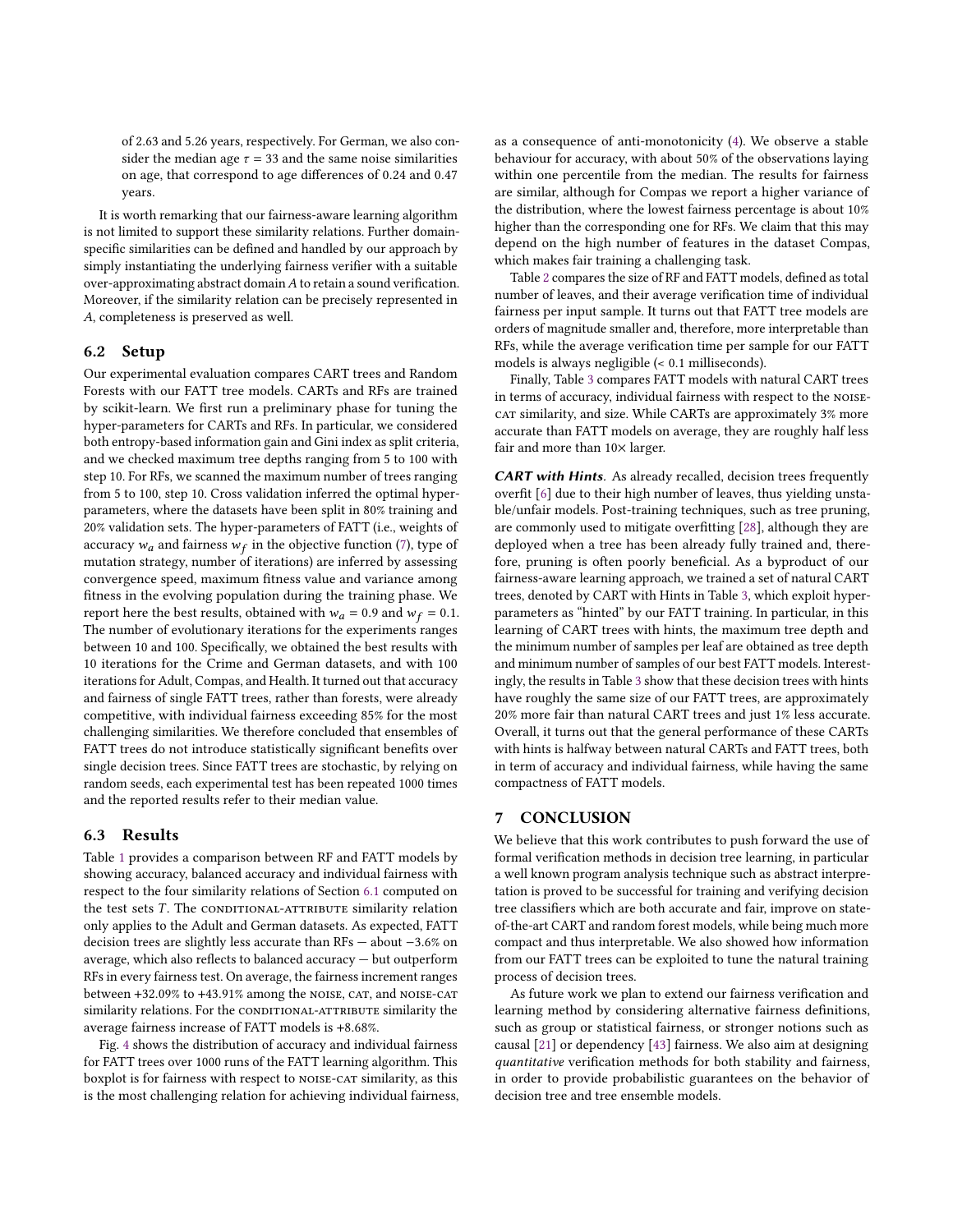<span id="page-8-0"></span>

|                | Accuracy % |             | <b>Balanced</b><br>Accuracy % |             | Individual Fairness $fair_T$ % |             |           |             |                       |             |                          |                          |
|----------------|------------|-------------|-------------------------------|-------------|--------------------------------|-------------|-----------|-------------|-----------------------|-------------|--------------------------|--------------------------|
| <b>Dataset</b> |            | CAT         |                               |             | <b>NOISE</b>                   |             | NOISE-CAT |             | CONDITIONAL-ATTRIBUTE |             |                          |                          |
|                | RF         | <b>FATT</b> | RF                            | <b>FATT</b> | RF                             | <b>FATT</b> | RF        | <b>FATT</b> | RF                    | <b>FATT</b> | RF                       | <b>FATT</b>              |
| Adult          | 82.76      | 80.84       | 70.29                         | 61.86       | 91.71                          | 100.00      | 85.44     | 95.21       | 77.50                 | 95.21       | 84.75                    | 94.12                    |
| Compas         | 66.57      | 64.11       | 66.24                         | 63.83       | 48.01                          | 100.00      | 35.51     | 85.98       | 30.87                 | 85.98       |                          |                          |
| Crime          | 80.95      | 79.45       | 80.98                         | 79.43       | 86.22                          | 100.00      | 31.83     | 75.19       | 32.08                 | 75.19       | -                        | -                        |
| German         | 76.50      | 72.00       | 63.62                         | 52.54       | 91.50                          | 100.00      | 92.00     | 99.50       | 90.00                 | 99.50       | 91.50                    | 99.50                    |
| Health         | 85.29      | 77.87       | 83.27                         | 73.59       | 7.84                           | 99.99       | 47.66     | 97.04       | 2.91                  | 97.03       | $\overline{\phantom{a}}$ | $\overline{\phantom{a}}$ |
| Average        | 78.41      | 74.85       | 72.88                         | 66.25       | 65.06                          | 100.00      | 58.49     | 90.58       | 46.67                 | 90.58       | 88.13                    | 96.81                    |

Table 1: RF and FATT Comparison

<span id="page-8-1"></span>

Figure 4: Distribution of Accuracy (left) and Fairness (right)

<span id="page-8-2"></span>

| <b>Dataset</b> | <b>Model Size</b><br><b>FATT</b><br>RF |    | Average Verification Time per Sample (ms) |             |              |             |           |             |                       |             |  |
|----------------|----------------------------------------|----|-------------------------------------------|-------------|--------------|-------------|-----------|-------------|-----------------------|-------------|--|
|                |                                        |    | CAT                                       |             | <b>NOISE</b> |             | NOISE-CAT |             | CONDITIONAL-ATTRIBUTE |             |  |
|                |                                        |    | RF                                        | <b>FATT</b> | RF           | <b>FATT</b> | RF        | <b>FATT</b> | RF                    | <b>FATT</b> |  |
| Adult          | 1427                                   | 43 | 0.03                                      | 0.02        | 0.03         | 0.02        | 0.03      | 0.02        | 0.03                  | 0.02        |  |
| Compas         | 147219                                 | 75 | 0.36                                      | 0.07        | 0.47         | 0.07        | 0.61      | 0.07        |                       |             |  |
| Crime          | 14148                                  | 11 | 0.12                                      | 0.07        | 2025.13      | 0.07        | 2028.47   | 0.07        |                       | -           |  |
| German         | 5743                                   | 2  | 0.06                                      | 0.03        | 0.06         | 0.02        | 0.07      | 0.03        | 0.06                  | 0.02        |  |
| Health         | 2558676                                | 84 | 1.40                                      | 0.06        | 0.91         | 0.05        | 3.10      | 0.06        | -                     | -           |  |

|  | <b>Table 2: Model Sizes and Verification Times</b> |  |
|--|----------------------------------------------------|--|
|  |                                                    |  |

<span id="page-8-3"></span>

| <b>Dataset</b> |            | <b>FATT</b> |      |            | <b>Natural CART</b> |      | <b>CART</b> with Hints |            |      |  |
|----------------|------------|-------------|------|------------|---------------------|------|------------------------|------------|------|--|
|                | Accuracy % | Fairness %  | Size | Accuracy % | Fairness %          | Size | Accuracy %             | Fairness % | Size |  |
| Adult          | 80.84      | 95.21       | 43   | 85.32      | 77.56               | 270  | 84.77                  | 87.46      | 47   |  |
| Compas         | 64.11      | 85.98       | 75   | 65.91      | 22.25               | 56   | 65.91                  | 22.25      | 56   |  |
| Crime          | 79.45      | 75.19       | 11   | 77.69      | 24.31               | 48   | 77.44                  | 60.65      | 8    |  |
| German         | 72.00      | 99.50       | 2    | 75.50      | 57.50               | 115  | 73.50                  | 86.00      |      |  |
| Health         | 77.87      | 97.03       | 84   | 83.85      | 79.98               | 2371 | 82.25                  | 93.64      | 100  |  |
| Average        | 74.85      | 90.58       | 43   | 77.65      | 52.32               | 572  | 76.77                  | 70.00      | 43   |  |

Table 3: Decision Trees Comparison

# ACKNOWLEDGMENTS

Francesco Ranzato has been partially funded by: University of Padova, under the SID2018 project "Analysis of STatic Analyses (ASTA)"; Italian Ministry of University and Research, under the PRIN2017

project no. 201784YSZ5 "AnalysiS of PRogram Analyses (ASPRA)"; Facebook Research, under a "Probability and Programming Research Award".